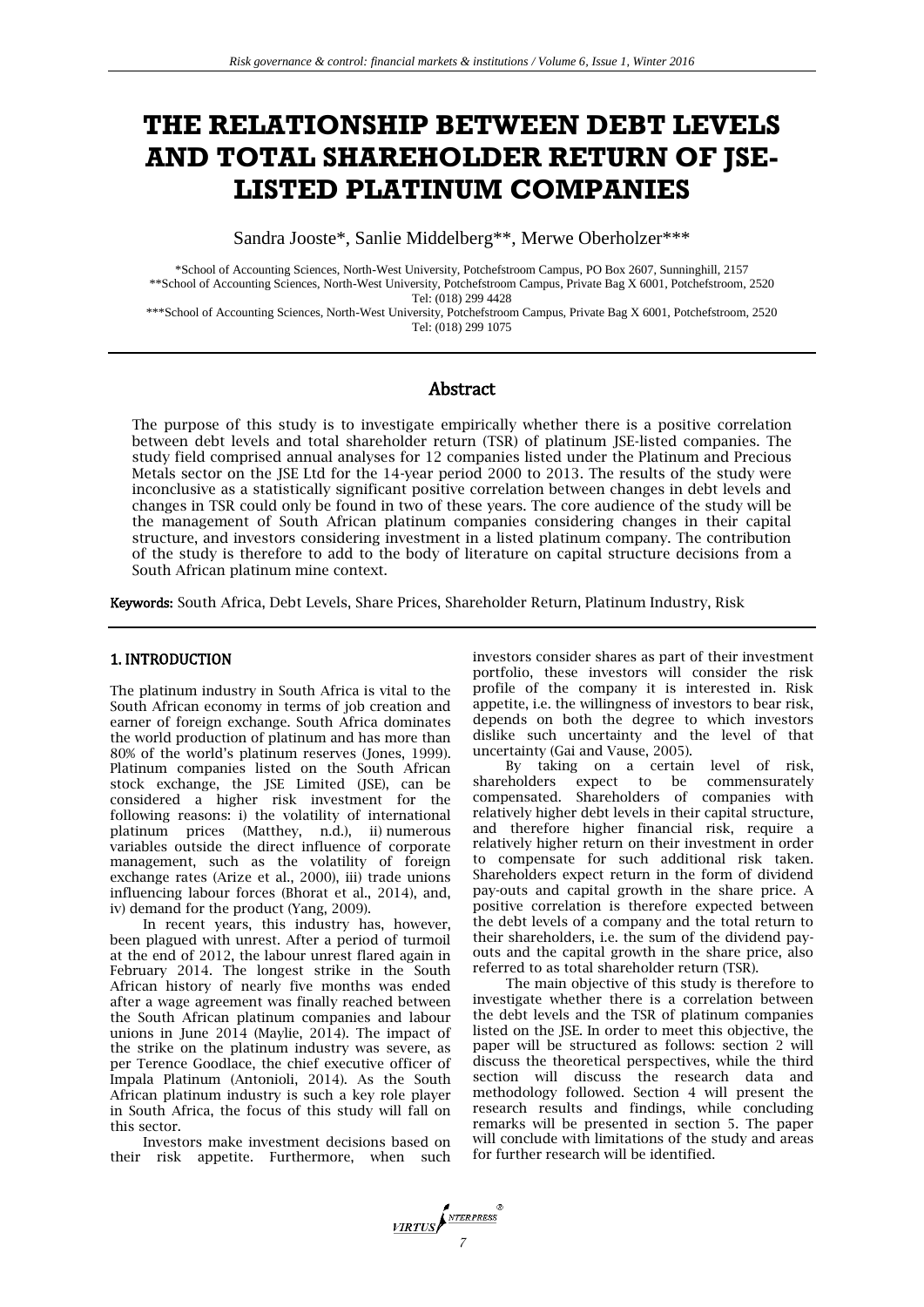# 2. THEORETICAL PERSPECTIVES

The theoretical perspectives, inter alia, will consider previous research conducted in order to identify the knowledge gap. The history of capital structure theories will be discussed, followed by literature on debt versus equity in the capital structure. Gearing, also referred to as leverage, definitions will be considered, and this section will conclude with TSR. These discussions will provide the theoretical framework from which the empirical study will be conducted.

# 2.1. Previous research conducted and knowledge gap

The objective of this section of the literature review is to summarise previous research conducted in order to identify a knowledge gap. A number of studies performed across various industries have found that a positive relationship exists between company performance and capital structure. Abu-Rub (2012) found that a positive relationship exists between the capital structure measures (including short-term debt, long-term debt and total debt to total assets, and total debt to total equity) and the firm's performance when considering a sample of 28 companies listed on the Palestinian Stock Exchange over the period 2006 to 2010. Sari and Hutagaol's (2011) findings from a study conducted on food and beverage companies listed on the Indonesian Stock Exchange from 2003 to 2008, agreed with the findings of Abu-Rub (2012). They found that a positive relationship does exist between the debt-toequity ratio and share return; however, this result was statistically insignificant. Pathirawasam and Wickremasinghe (2012) found that the debt ratio was negatively related to the financial performance of the listed companies in Sri Lanka.

A study performed by Azhagaiah and Gavoury (2011) focused on the IT industry in India. The study found that an increase in the use of debt in the capital structure tends to minimise the net profit of the IT firms listed in the Bombay Stock Exchange in India. Afrasiabi and Ahmadinia (2011) performed research on the financing effect on the capital structure of companies listed on the Tehran Stock Exchange. It was found that companies that are financed via the issuance of shares have less risk and higher returns. This group of companies therefore had a better performance against systematic risk and more value creation for its shareholders.

Research conducted on the factors influencing the capital structure of a company includes the following: Zaheer et al. (2011) found that the capital structure debt-equity mix relies heavily on the assets that a firm has, combined with the growth in business to a certain extent. A study by Liu and Ning (2009) considered listed companies in the electric power industry in China. It was found that the size of the company, non-debt tax shields and asset structure were not significantly correlated with the capital structure, and the flexibility of the assets was negatively correlated with the capital structure. Size and profitability variables were found to be significant in a study performed on companies in Malaysia when trying to identify the factors that influence the debt proportions of the capital

structures (Sarma et al., 2010). Hovakimian et al. (2001) found that share prices play an important role in determining a company's choice of finance. Companies that experience large share price increases are more likely to issue equity rather than debt than are companies that experience share price declines (Hovakimian et al., 2001). Finally, Ping and Caixia (2011) concluded that a company's capital structure decision has positive, negative and uncertain effects on its own total market value, which may be affected by controllable leverage decision-making. However, it was also recommended that the extent of the capital structure decision on a listed company's total market value should be explored more deeply.

Other studies on the topic of capital structure have been conducted by various other researchers, including Modigliani and Miller (1958), Donaldson (1961), Myers (1984), and Weichenrieder and Klautke (2008). These studies aimed to address the factors that determine a company's choice of capital structure; however, the results have been either inconclusive or contradicting.

Lastly, a South African study similar to the topic of this study was conducted by Brümmer and Wolmarans (1995) approximately two decades ago. The authors investigated whether a positive relationship exists between the debt-to-equity ratio and the expected return of a share, if beta and firm size are simultaneously tested as variables. They found that the theory that hypothesises that a high risk is compensated by a high return is not valid for their sample.

It is evident that the topic of capital structure decisions and the relationship between capital structure variables and company performance has been well researched; however, the following gaps in the literature urged that this similar study should be conducted, since there is firstly only a single study performed on JSE-listed companies, secondly this JSE-listed company study could not support the riskreturn theory, and thirdly, no previous study has been done on this unique group of companies, namely platinum extractors. The contribution of the study is therefore to add to the body of literature on capital structure decisions from a South African platinum mine context.

# 2.2. The history of capital structure theories

The modern theory of capital structure started with research published by Modigliani and Miller (1958). The Modigliani-Miller theorem states that in an efficient market, in the absence of taxes, bankruptcy costs and asymmetric information, a company's value is unaffected by the way it is financed. Otherwise stated, regardless of whether the company's capital comprises equities or debt, or a combination thereof, or what the dividend policy is, the company's value would remain the same (Modigliani and Miller, 1958; Weichenrieder and Klautke, 2008). The theorem is also known as the capital structure irrelevance principle. This groundbreaking research opened the door for various other researchers to further explore this specific topic.

One such researcher, Donaldson (1961), found that management strongly favoured generating new funds internally even to the exclusion of external funds. However, most managers did not even

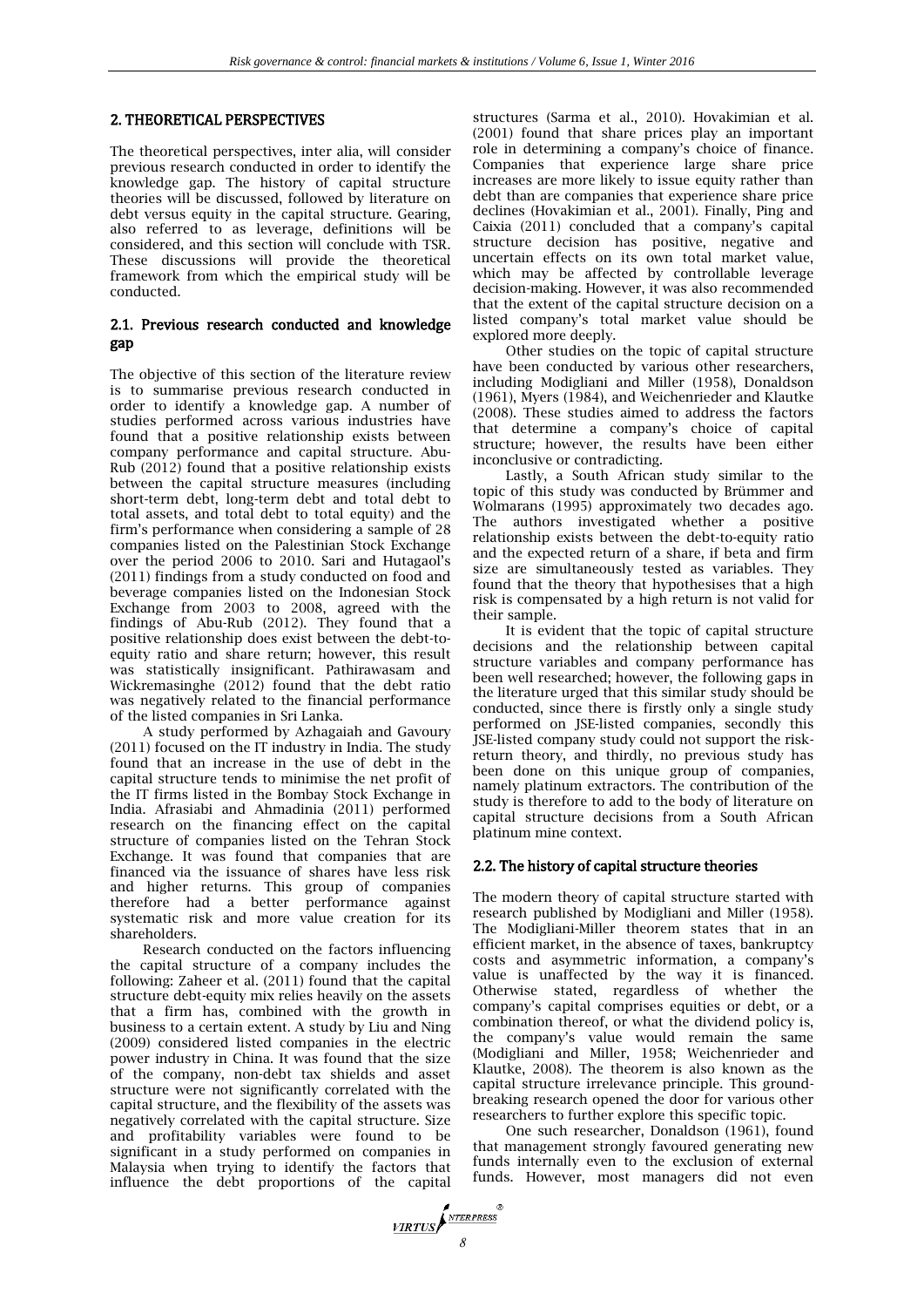consider cutting dividend payments in order to raise funds. Furthermore, a significant amount of research has also focused on capital structure being determined by agency costs, specifically costs due to conflict of interest. Jensen and Meckling (1976) identified two types of conflict while building on the earlier work of Fama and Miller (1972). The types of conflict, however, fall outside the scope of this study. Jensen and Meckling (1976) argued that an optimal capital structure could be obtained by simply trading off the agency costs of debt against the benefit of having debt in the capital structure.

Myers (1984) studied two contrasting capital structure frameworks, namely the i) static trade-off framework, and ii) the pecking order framework. The first framework is based on the premise that a company is viewed as setting a target debt ratio and gradually moving towards it. This is similar to the manner in which a company would adjust dividends to move towards a target pay-out ratio. The pecking order framework, on the other hand, states that a company will prefer internal to external financing and debt to equity if it issues securities. The company furthermore has no well-defined target debt ratio. This is similar to the work done by Donaldson (1961).

Abor (2008) encouraged equity finance in the initial phases of a company's existence, which would give the company a sound base in order to expand by way of debt financing. The findings of this study concur with the findings by Myers (1984) and Donaldson (1961), who found, when considering the static trade-off theory, that companies prefer raising capital first from retained earnings, secondly from debt, and thirdly from issuing new equity. Previous years' profitability of a company, and therefore the amount of retained earnings available, would then play an important role in determining the capital structure.

As evident in the above discussion, there are various capital structure theories, including the Miller and Modigliani theory, the trade-off theory and the pecking order theory. These theories are today referred to as the modern capital structure theories and can be summarised as follows:

Miller and Modigliani proposed that an entity's capital structure has no effect on the value of such a business. The trade-off theory, on the other hand, suggests that management will strive to achieve the optimal capital structure by finding a trade-off between the tax advantages of debt and the costs of financial distress and agency costs of debt. Finally, the pecking order theory suggests that an optimal capital structure does not exist, but that management will rather make decisions about the entity's capital structure on the basis of their preference for certain types of finance. There are various benefits of having debt as part of the capital structure, but also some obvious risks. Debt financing is an effective way to lower tax costs, but higher levels of debt in the capital structure can certainly result in a higher probability of bankruptcy. That, in turn, will decrease the value of the company, making it unattractive as an investment (Zaheer et al., 2011). While Modigliani and Miller (1958, 1963) demonstrated that, in a frictionless world, financial leverage is unrelated to company value, they also noted that, in a world with tax-deductible interest payments, company value

and capital structure are positively related. This view was supported by Van Horne (2002). In contrast to the tax deductibility of interest, dividends or retained earnings are not tax deductible (Ojo, 2012).

The timing of the funds requirement also plays an important role in whether a company decides to issue equity or debt. Baker and Wurgler (2002) developed a timing measure based on the idea that companies tend to raise funds with debt when their share price is low and with equity when their stock price is high. Therefore, companies are expected to have lower (higher) debt ratios if they happen to raise capital when their share prices are high (low). Hovakimian et al. (2001) similarly found that share prices play an important role in determining a company's financing choice. Companies that experience large share price increases are more likely to issue equity and retire debt than are companies that experience share price declines.

# 2.3. Gearing/leverage

Gearing, also known as leverage, has become synonymous with risk. Financial leverage is a measure of the level of debt a company uses to finance its assets. As debt increases, financial leverage increases (Rehman, 2013). An increase in leverage may also increase the probability of default as the company's financial obligations increase, thereby ultimately increasing risk (Cai and Zhang, 2010).

Gearing/leverage is defined in a number of ways. A summary of some definitions, as defined by author, date and title of paper, is provided in Table 1. These definitions are required in order to identify the definition of gearing to be used in this study.

Taking into account the various studies mentioned and all possible definitions of leverage and the debt-equity ratio, it is clear that most studies make use of the debt-equity ratio based on book values. Some studies also made use of a debtasset ratio; however, for the purposes of this study, the debt-equity ratio will be calculated based on book values.

## 2.4. Understanding total shareholder return

The aforementioned sections focused on capital structure and debt levels, while this section will focus on conceptualising TSR. A relationship exists between the risks taken by shareholders when investing in a company and their expected return for taking on such risks.

According to Dimson et al. (2000), risk and return are summarised as follows: The single most important contemporary issue in finance is the equity risk premium. This drives future equity returns, and is the key determinant of the cost of capital. The risk premium is the expected reward for bearing the risk of investing in equities, rather than in low-risk investments such as bills or bonds.

The main objective of financial management is to create shareholder wealth or value. This was reiterated by Anca and Petre (2012), who stated that the concept of shareholder value creation reflects the fundamental principal of successful financial management, i.e. to maximise the market value of investors' wealth.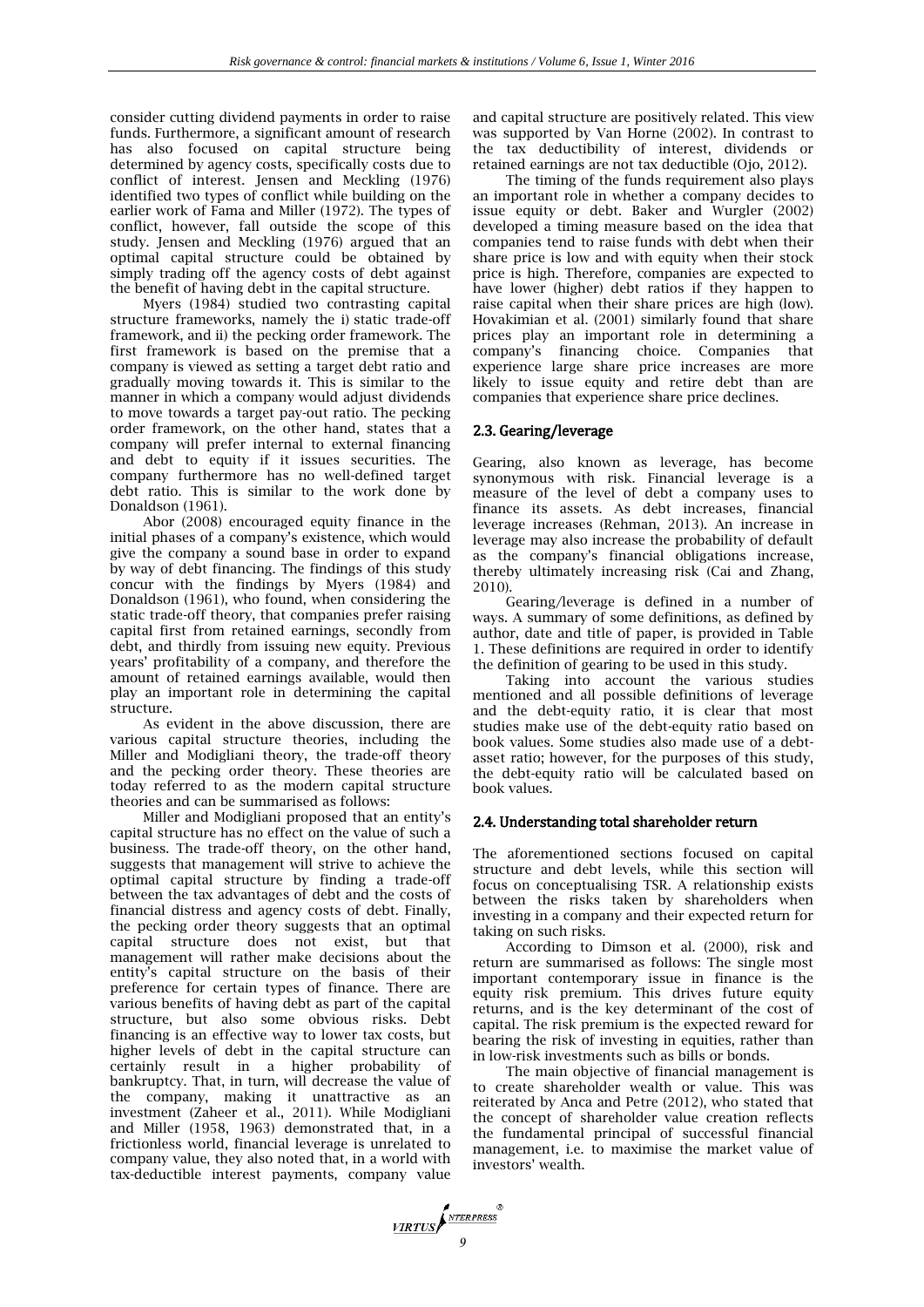| Author(s) and<br>date of research  | Title of paper                                                                                                                    | <b>Definition</b>                                                                                                                                                                                                    |  |
|------------------------------------|-----------------------------------------------------------------------------------------------------------------------------------|----------------------------------------------------------------------------------------------------------------------------------------------------------------------------------------------------------------------|--|
| Bhandari (1988)                    | Debt/equity ratio and expected common<br>share I<br>returns: Empirical evidence                                                   | Debt/equity ratio = (Book value of total assets $-$ book)<br>value of equity) / market value of equity                                                                                                               |  |
| and<br>Brümmer<br>Wolmarans (1995) | The relationship of debt to shareholders' equity and<br>the relationship to the required rate of return on<br>ordinary shares     | (Book value of total assets - book value of equity) /<br>Market value of equity                                                                                                                                      |  |
| Kzistami (2011)                    | Does leverage have a strong impact on profitability: A<br>case study on IT sector                                                 | Financial leverage represents the total debt reported<br>to the equity of a company.                                                                                                                                 |  |
| Alkhatib (2012)                    | The determinants of leverage of listed companies                                                                                  | Leverage = Total liabilities to equity                                                                                                                                                                               |  |
| Igbal et al. $(2012)$              | The impact of debt capacity on company's growth                                                                                   | Total debt/book value of assets                                                                                                                                                                                      |  |
| Ojo (2012)                         | The effect of financial leverage on corporate<br>performance of some selected companies in Nigeria                                | The leverage (LEV), measured by the debt-equity ratio<br>of the companies                                                                                                                                            |  |
| Rehman (2013)                      | Relationship between financial leverage and financial<br>performance: Empirical evidence of listed sugar<br>companies of Pakistan | Financial leverage is measured using the debt-to-<br>equity ratio. Debt-to-equity ratio is measured by<br>dividing total liabilities to shareholders' equity. Both<br>market values and book values were considered. |  |

**Table 1.** Gearing/leverage definition summary

According to Favaro and Rotz (2011), TSR as a measure of business performance is the best indicator of corporate success. TSR is calculated as the change in a company's share price for a given period plus its free cashflow over the same period, as a percentage of the beginning share price. However, TSR as a measure of corporate performance on its own in any given year carries minimal meaning. If it is measured over the long term, it can be regarded as the best indicator of success. This is because it reflects how well a company has created long-term value in highly competitive markets.

The following formula is suggested for the calculation of TSR (Adamson et al. n.d.):

(1)

# Total shareholder return  $=\frac{Change\ in\ share\ price + dividends\ paid}$ Beginning share price

Where "dividends paid" equal the total of all dividends paid on one (1) share during the performance cycle.

It is therefore clear that TSR is defined as the total return of a share to an investor consisting of both capital gains and dividends.

#### 3. RESEARCH DATA AND METHODOLOGY

This study will follow analytical techniques from a quantitative research paradigm and all the data will be collected from secondary sources. In order to meet the research objectives of determining whether a relationship exists between the debt levels and TSR of the platinum companies listed on the JSE, correlation-based research will be conducted as part of the empirical study. Spearman's rank correlation coefficient will be considered.

In order to perform correlation-based research, a population has to be determined, and consequently, specific data of the population has to be collected.

#### 3.1. Population and data collection methods

The study field comprised all companies listed on the platinum and precious metal sector of the JSE as at 30 April 2014. There were 13 companies listed on this sector on this date. One of the listed companies, namely Platfields Limited, was excluded from the analysis as the company only listed on the JSE during December 2010. A total of 12 companies were therefore analysed.

In order to determine the debt levels of each company, the debt/equity ratio (DE ratio) for each company was calculated based on book values. When considering the share price information, the number of years used to analyse each company varied as audited financial information and share prices are only available once a company lists on the JSE. The TSR of each company was calculated using the dividends received and capital growth for each share. The electronic databases McGregor BFA and Datastream were used to assist in gathering the required information.

Furthermore, TSR refers to the total return of a share to an investor, which includes capital gains and dividends earned. The TSR data is available as an index calculated by referring to R100 invested when the company listed on the JSE and then calculating the value of the investment at any point thereafter using the share price and the dividends declared. The TSR data was extracted at daily intervals. To establish an average value at year end, a 30-day average before year end was calculated.

The change from one year to the next was then calculated and compared to the change in the DE ratio. The annual DE ratio variables based on book values were extracted from the McGregor BFA database for each of the 12 companies in the population. The change in the DE ratio was calculated annually.

As the DE ratio is only available on a company's financial year-end date as provided by the company's annual financial statements, the analysis was performed at various dates, as is evident from Table 2 below.

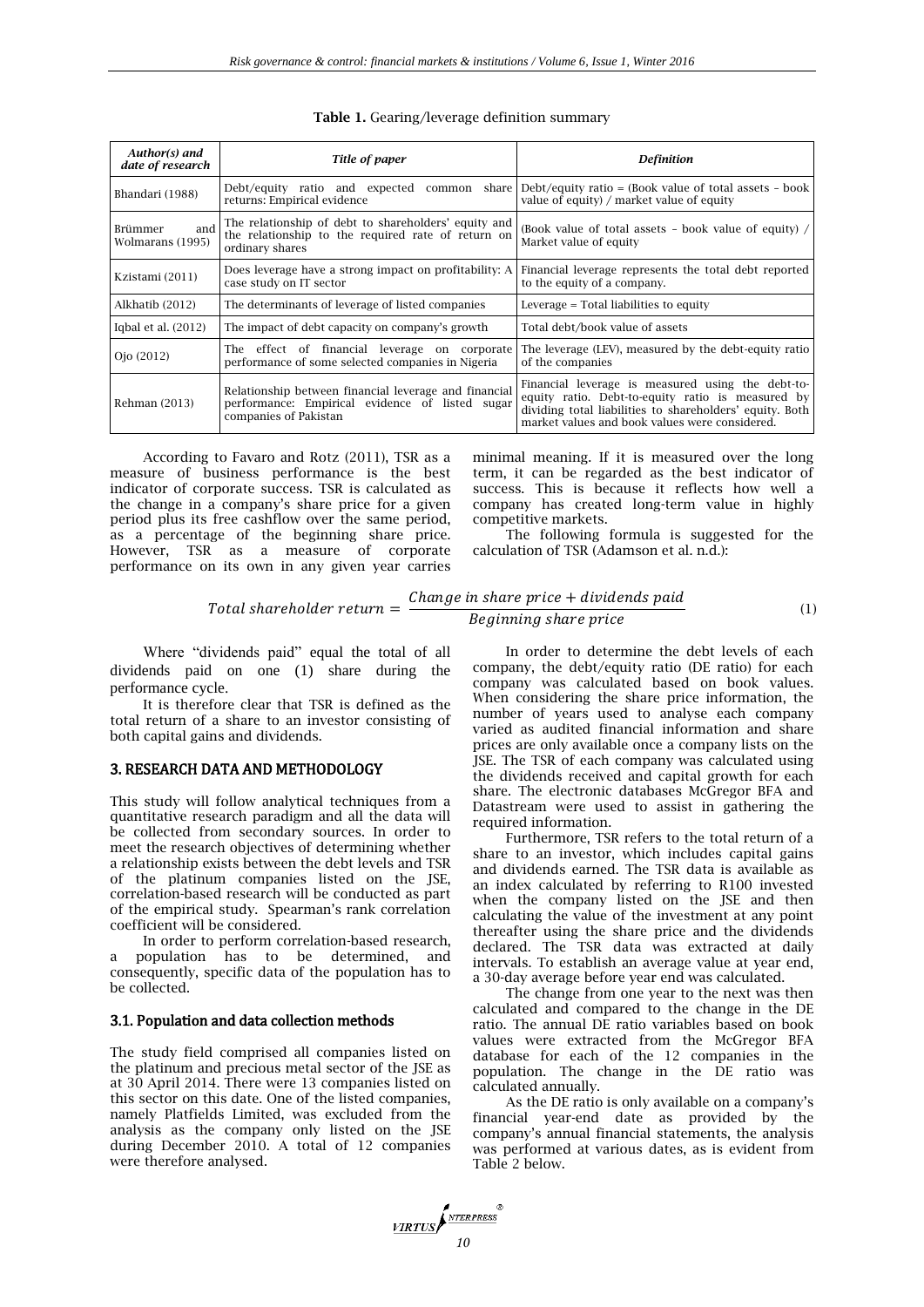| Company                              | Year-end<br>date | <b>Years</b><br>analysed |
|--------------------------------------|------------------|--------------------------|
| Anglo American Platinum              | 31 December      | 2000-2013                |
| Aquarius Platinum                    | 30 June          | 2005-2013                |
| <b>Atlatsa Resources Corporation</b> | 31 December      | 2006-2012                |
| Bauba Platinum                       | 30 June          | 2000-2013                |
| Eastern Platinum                     | 31 December      | 2008-2013                |
| Impala Platinum                      | 30 June          | 2000-2013                |
| Jubilee Platinum                     | 30 June          | 2007-2013                |
| Lonmin                               | 30 September     | 2000-2013                |
| Northam Platinum                     | 30 June          | 2000-2013                |
| Royal Bafokeng Platinum              | 31 December      | 2010-2013                |
| Sable Metals and Minerals            | 28 February      | 2006-2013                |
| Wesiswe Platinum                     | 31 December      | 2006-2013                |

**Table 2.** Population and year-end dates

#### 3.2. Hypotheses

The conceptual scope of the study is that risk is concomitant to return, i.e. returns compensate for risks, and therefore higher risks require higher returns (and vice versa). The hypotheses of the study are developed against this backdrop, where the DE ratio represents risk opposed to return, measured by TSR. The following null- and alternative hypotheses are stated:

*H0: There is no monotone relationship between the debt-to-equity ratio and TSR of platinum companies.*

*H1: There is a monotone relationship between the debt-to-equity ratio and TSR of platinum companies.*

To estimate the relationship between risk and return, Spearman's rank correlation coefficient was applied to determine whether there is a monotone dependence between the DE ratio and the TSR of the organisation. Rank-order correlation is a nonparametric approach to determine the strength between the two variables. This non-parametric approach is preferred when data seems not to be normally distributed, because the correlation statistics are not affected by the type of mathematical relationship between variables, unlike Pearson's correlation coefficient that requires the relationship to be linear. Therefore, the Spearman's rank correlation coefficient is a more general measure of any kind of monotonic relationship between two variables. Since this measure is based on ranks, it is not as sensitive to outliers (Gauthier, 2001; Millard and Neerchal, 2001).

The Spearman rank correlation coefficient was selected to measure the relationship between the debt levels, i.e. risk and TSR, using annual data from 2000 to 2013, because only limited data was available. Regression analysis with a single dependent variable requires a sample of ten observations (Sekaran, 2006; Peng et al., 2002). The number of companies included in this study varies between five and 12. Therefore, it was uncertain whether the data was normally distributed. As a result of the limited number of organisations included in the population, a two-sided hypothesis test at a 5% and a 10% level of significance, respectively, is performed. This means there is strong sample evidence  $(p < 0.05)$  and there is only weak sample evidence  $(0.05 < p > 0.1)$ , respectively, to reject H0 in favour of H1 (Wegner, 2007).

## 4. RESEARCH RESULTS AND FINDINGS

A two-sided hypothesis test was performed to prove that there is no rank correlation between the equityto-debt ratio and TSR,  $(p = 0)$ . Then (Wegner, 2007),

| ſ<br>, |  |  |
|--------|--|--|
|        |  |  |

*H1:*  $p \neq 0$ .

Testing the null-hypothesis regarding the relationship between the DE ratio and TSR, the Spearman rank correlation coefficient (R) is indicated in Table 3.

| <b>Table 3.</b> Spearman's rank correlation coefficient |
|---------------------------------------------------------|
| between the DE ratio and TSR                            |

| Year | Correlation coefficient (R) | Significance (p) | N                      |
|------|-----------------------------|------------------|------------------------|
| 2000 |                             |                  | 5                      |
| 2001 | $-0.1$                      | 0.873            | 5                      |
| 2002 | $-0.3$                      | 0.624            | 5                      |
| 2003 | 0.7                         | 0.188            | 5                      |
| 2004 | $-0.4$                      | 0.505            | 5.                     |
| 2005 | $-0.371$                    | 0.468            | 6                      |
| 2006 | $-0.55$                     | 0.125            | 9                      |
| 2007 | $-0.212$                    | 0.556            | 10                     |
| 2008 | 0.327                       | 0.326            | 11                     |
| 2009 | 0.255                       | 0.450            | 11                     |
| 2010 | 0.266                       | 0.404            | 12                     |
| 2011 | 0.322                       | 0.308            | 12                     |
| 2012 | $0.594**$                   | 0.042            | 12                     |
| 2013 | $0.573*$                    | 0.066            | 11<br>$\cdot$ $\alpha$ |

*Note: \*\* Significant at 5% (two-sided), \*Significant at 10% (two-sided)*

Note that there was no correlation in 2000, a negative correlation in 2001, 2002, 2004 to 2006, and a positive correlation in 2003 and 2007 to 2013. The relationship was significant only for 2012 and 2013. Regarding 2012, H0 was rejected in favour of H1, since there was strong sample evidence that a relationship existed between risk and return. It can therefore be concluded that a strong positive relationship in 2012 exists between the DE ratio and TSR. Regarding 2013, there was only weak sample evidence to reject H0 in favour of H1, implying H0 is probably true.

#### 5. CONCLUSIONS

The purpose of this study was to determine whether there is a positive correlation between debt levels and total shareholder return (TSR) when considering platinum companies listed on the JSE. When considering the rank-order correlation coefficient, we can also conclude that the study reveals mixed results, i.e. no negative and positive relationships where the relationship for the first 12 years is not significant and for the last two years significant. Therefore, the final conclusion is that this study is inconclusive to support or reject the conceptual scope of the study in that risk is concomitant to return, i.e. returns compensate for risks, and therefore higher debt levels require higher total shareholder returns (and vice versa).

The practical implication of the research is that investors considering investment in listed platinum companies will have to consider more than merely the capital structure of the company in order to make an informed decision about the investment. The financial performance of platinum companies resulting in TSR to shareholders is highly dependent on variables such as the international platinum

*VIRTUS*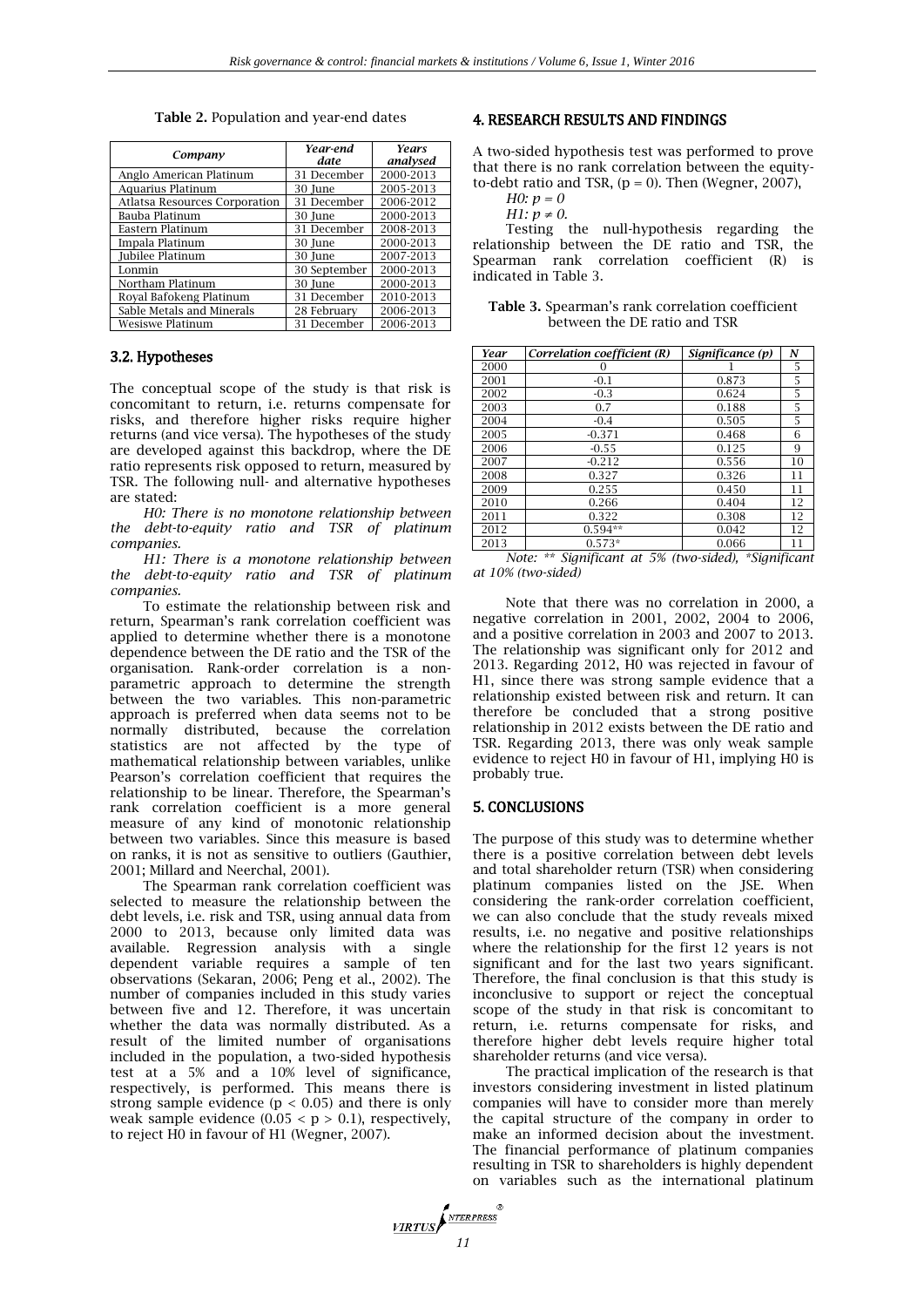prices and foreign exchange rates. These variables cannot be influenced by the management of platinum companies.

Furthermore, the management of platinum companies listed on the JSE will also have to consider various factors when considering an optimum capital structure including their ability to raise affordable equity and debt in the uncertain period the platinum industry is currently experiencing. As the results for this study were inconclusive, specifically within a South African platinum company context, such companies will have to carefully consider the effect that changes in capital structure will have on the total return to their shareholders. This is because the maximisation of shareholder wealth remains a priority for listed companies.

#### 5.1. Limitations of the study and future research

A limitation of the study is that the results of the study cannot be generalised, as the focus was on South African platinum companies. However, further research can attempt to address this limitation by replicating and expanding the study to other sectors of the JSE. This will enable cross-sector comparisons and identify possible best practices in making capital structure decisions. From the results, it is also clear that further research could be considered by investigating the influence of variables outside the control of management on the relationship between debt levels and total shareholder return.

#### **REFERENCES**

- 1. Abor, J. (2008), "Determinants of capital structure of Ghanaian firms", African Economic Research Consortium Paper 176, Africa Economic Research Consortium, Nairobi.
- 2. Abu-Rub, N. (2012), "Capital structure and firm performance: Evidence from Palestine Stock Exchange", Journal of Money, Investment and Banking, Vol. 23, pp. 109-117.
- 3. Adamson, T., Goings, P. and Kapinos, D. (n.d.), Radford Review: A how-to guide on calculating total shareholder return. [Online] Available at: https://www.radford.com/relativetsr/files/ Whitepaper\_TSR\_HowTo\_Guide.pdf. Accessed: 10 April 2014.
- 4. Afrasaibi, J. and Ahmadinia, H. (2011), "How financing effect on capital structure: Evidence from Tehran Stock Exchange (TSE)" International Journal of Academic Research, Vol. 3 No. 1, pp. 253-260.
- 5. Alkhatib, K. (2012), "The determinants of leverage of listed companies", International Journal of Business and Social Science, Vol. 24 No. 3, pp. 78- 83.
- 6. Anca, M. and Petre, B. (2012), "Do Romanian banking institutions create shareholder value?, Procedia Economics and Finance, Vol. 3, pp. 144- 151.
- 7. Antonioli, S. (2014), Exclusive: Implats CEO says South Africa platinum strike could last much longer. [Online] Available at: http://www.reuters.com/article/2014/05/22/usplatinumweek-impala-platinum-idUSBREA4L0 FC20140522. Accessed: 7 August 2014.
- 8. Arize, A.C., Osang, T. and Slottje, D.J. (2000), "Exchange-rate volatility and foreign trade: Evidence from 13 LDC's 2000 American Statistical

Association", Journal of Business & Economic Statistics, Vol. 18 No. 1, pp. 10-17.

- 9. Azhagaiah, R. and Gavoury, C. (2011), "The impact of capital structure on profitability with special reference to IT industry in India", Managing Global Transitions, Vol. 9 No. 4, pp. 371-392.
- 10. Baker, M. and Wurgler, J. (2002), "Market timing and capital structure", Journal of Finance, Vol. 57, pp. 1-32.
- 11. Bhandari, L.C. (1988), "Debt/equity ratio and expected common stock returns: Empirical evidence", The Journal of Finance, Vol. 43 No. 2, pp. 507-528.
- 12. Bhorat, H., Naidoo, K. and Yu, D. (2014), Trade unions in an emerging economy: The case of South Africa. WIDER Working Paper 2014/055, World Institute for Development Economics Research. [Online] Available at: http://wider.unu.edu. Accessed: 6 August 2014.
- 13. Brümmer, L.M. and Wolmarans, H.P. (1995), "Die verhouding van skuld tot eienaarsbelang en die verband met die verwagte opbrengskoers op gewone aandele", Meditari: Accountancy Research, Vol. 3, pp. 1-17.
- 14. Cai, J. and Zhang, Z. (2010), Leverage change, debt overhang, and stock prices. Drexel University and Singapore Management University. [Online] Available at: http://faculty.lebow.drexel.edu/caij/ capstr.pdf. Accessed: 3 July 2014.
- 15. Dimson, E., Marsh, P. and Staunton, M. (2000), "Risk and return in the 20th and 21st centuries", Business Strategy Review, Vol. 11 No. 2, pp. 1-18.
- 16. Donaldson, G. (1961), Corporate debt capacity: A study of corporate debt policy and the determinants of corporate debt capacity, Harvard Graduate School of Business Administration, Boston.
- 17. Fama, E.F. and Miller, M.H. (1972), The theory of finance, Rhinehart and Winston, New York.
- 18. Favaro, K. and Rotz, G. (2011), Total shareholder return. Finance: The Essentials from Booz & Company. [Online] Available at: http://www.strategy-business.com/article. Accessed: 11 April 2014
- 19. Gai, P. and Vause, N. (2005), Measuring investors' risk appetite. Paper No. 118, Personal RePEc Archive, Munich.
- 20. Gauthier, T.D. (2001), "Detecting trends using Spearman's rank correlation coefficient", Environmental Forensics, Vol. 2, pp. 359-362.
- 21. Hovakimian, A., Opler, T. and Titman, S. (2001), "The debt-equity choice", The Journal of Financial and Quantitative Analysis, Vol. 36 No. 1, pp. 1-24.
- 22. Iqbal, A., Hameed, I. and Ramzan, N. (2012), "The impact of debt capacity on firms' growth", American Journal of Scientific Research, Vol.59, pp. 109-115.
- 23. Jensen, M.C. and Meckling, W.H. (1976), "Theory of the firm: Managerial behavior, agency costs and ownership structure", Journal of Financial Economics, Vol. 3 No. 4, pp. 305-360.
- 24. Jones, R.T. (1999), "Platinum smelting in South Africa", South African Journal of Science, Vol. 95 No. 6, pp. 525-534.
- 25. Kzistami, M. (2011), "Does leverage have a strong impact on profitability: A case study of IT sector", International Journal of Governance, Vol. 1 No. 3, pp. 1-7.
- 26. Liu, Y. and Ning, X. (2009), "Empirical research of the capital structure influencing factors of electric power listed companies", International Journal of Marketing Studies, Vol. 1 No. 1, pp. 43-49.

*MRTUS*